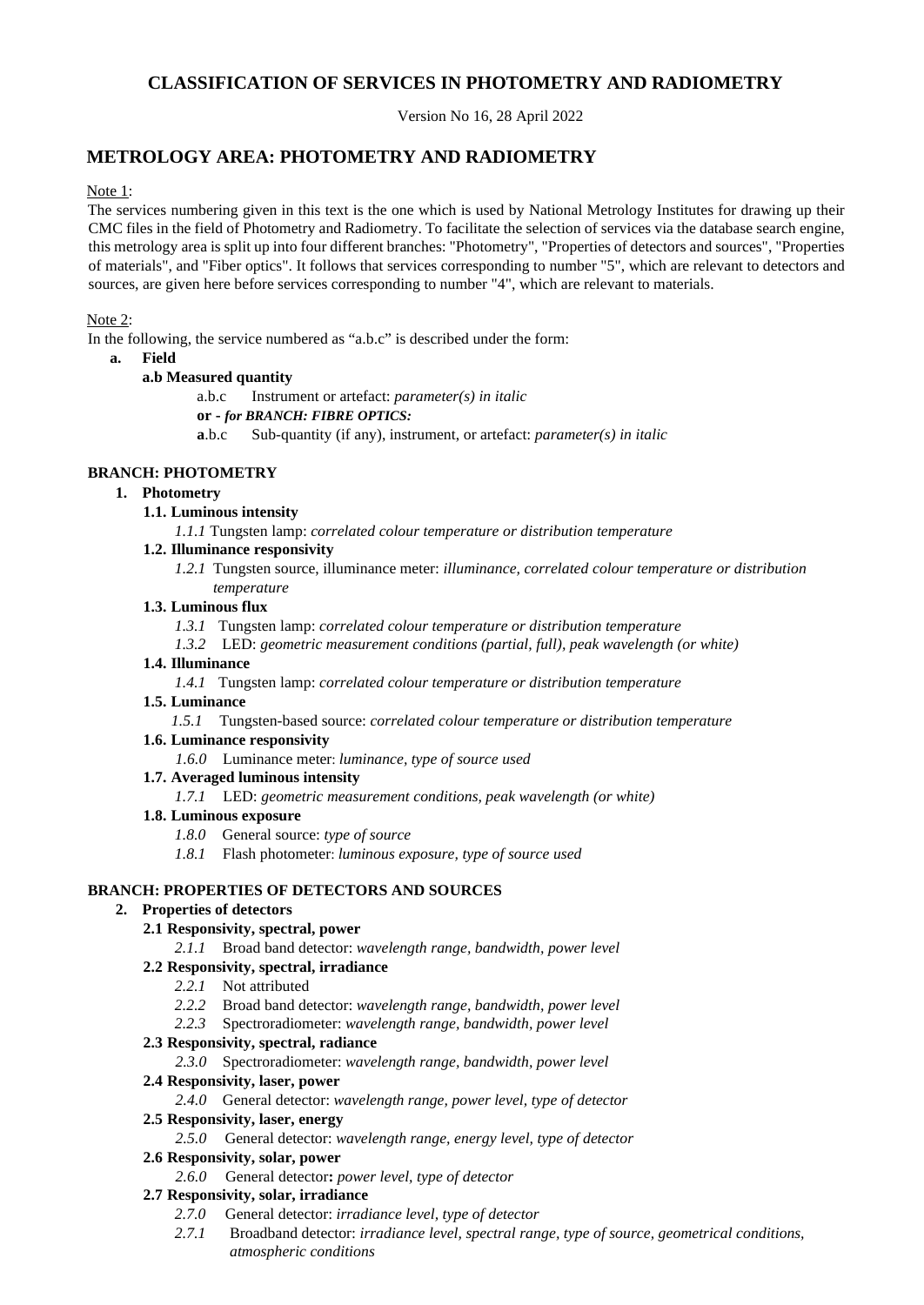#### **2.8 Responsivity, blackbody, total irradiance**

*2.8.0* Broadband detector: *irradiance level, distribution temperature, type of detector* 

### **2.9 Responsivity, UV, broadband irradiance**

*2.9.0* UV radiometer**:** *wavelength range, irradiance level, type of source* 

#### **2.10 Responsivity, UV, broadband radiant exposure**

*2.10.0* UV radiometer**:** *wavelength range, irradiance level, exposure time, type of source* 

#### **2.11 Responsivity, solar, spectral, irradiance**

*2.11.0* Solar spectroradiometer**:** *wavelength range, bandwidth, power level* 

### **3. Spectral emission properties of sources**

### **3.1 Irradiance, spectral**

- *3.1.1* Tungsten lamp: *wavelength range, bandwidth*
- *3.1.2* Deuterium lamp: *wavelength range, bandwidth*

# **3.2 Radiance, spectral**

- *3.2.1* Tungsten lamp *wavelength range, bandwidth,*
- *3.2.2* Deuterium lamp: *wavelength range, bandwidth*
- *3.2.3* General source: *wavelength range, bandwidth, type of source*

# **3.3 Power, spectral total radiant**

*3.3.1* Laser: *wavelength range, type of laser* 

# **3.4 Radiant intensity, spectral**

- *3.4.1* Tungsten lamp: *wavelength range, bandwidth*
- *3.4.2* Deuterium lamp: *wavelength range, bandwidth*

# **3.5 Radiant flux, spectral**

- *3.5.0* General source: *geometric measurement conditions (partial, full), wavelength range, bandwidth, type of source*
- *3.5.1* Tungsten lamp: *geometric measurement conditions (partial, full), wavelength range, bandwidth*

#### **5. Spectrally-integrated measurements for sources and detectors**

# **5.1 Distribution temperature**

*5.1.0* Tungsten lamp

# **5.2 Correlated colour temperature**

*5.2.1* Tungsten lamp

#### **5.3 Correlated colour temperature response**

*5.3.0* Colour temperature meter: *colour temperature range, type of source* 

# **5.4 Colour, emitted**

- *5.4.0* General source, colour space: x, y: *bandwidth, type of source*
- *5.4.1* General source, colour space: u, v: *bandwidth, type of source*
- *5.4.2* General source, colour space: u-prime, v-prime: *bandwidth, type of source*
- *5.4.3* Display, colour space: L\*a\*b\*: *bandwidth, type of display*

# **5.5 Chromaticity response**

*5.5.0* Colorimeter: *type of source* 

#### **5.6 Colour rendering, Ra**

*5.6.0* General source: *type of source* 

#### **5.7 Radiance, total**

*5.7.0* Blackbody: *distribution temperature, aperture area, pressure* 

#### **5.8 Radiant flux, total**

- *5.8.0* General source: *geometric measurement conditions (partial, full), wavelength range*
- *5.8.1* LED: *geometric measurement conditions (partial, full), peak wavelength range*

# **BRANCH: PROPERTIES OF MATERIALS**

# **4. Spectral properties of materials**

#### **4.1 Transmittance, regular, spectral**

*4.1.1* Spectrally-neutral material: *wavelength range, bandwidth, specific measurement conditions*  **4.2 Transmittance, diffuse, spectral** 

*4.2.1* Spectrally-neutral material: *wavelength range, bandwidth, specific measurement conditions*  **4.3 Absorbance, regular, spectral** 

*4.3.1* Spectrally-neutral material: *wavelength range, bandwidth, specific measurement conditions*  **4.4 Absorbance, diffuse, spectral** 

*4.4.1* Spectrally-neutral material: *wavelength range, bandwidth, specific measurement conditions*  **4.5 Reflectance, diffuse, spectral** 

*4.5.1* Spectrally-neutral material: *wavelength range, bandwidth, specific measurement conditions*  **4.6 Reflectance, regular, spectral** 

*4.6.1* Spectrally-neutral material: *wavelength range, bandwidth, specific measurement conditions*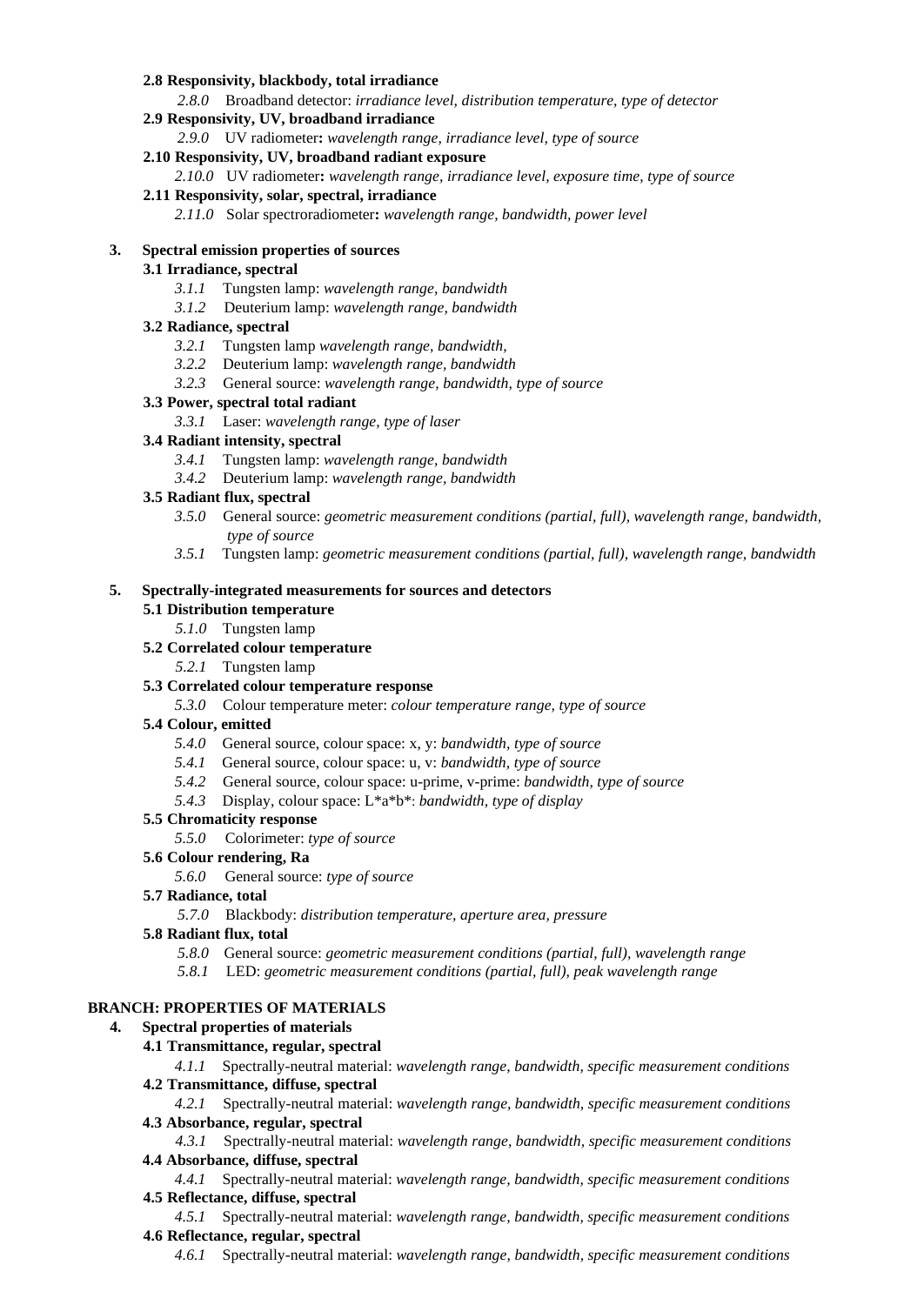### **4.7 Reflectance, hemispherical, spectral**

*4.7.1* Spectrally-neutral material: *wavelength range, bandwidth, specific measurement conditions*  **4.8 Not attributed** 

# **4.9 Emissivity**

*4.9.0* General material: *wavelength range, temperature, specific measurement conditions*  **4.10 Emittance, spectral** 

*4.10.0* General material: *wavelength range, temperature, specific measurement conditions*  **4.11 BRDF** 

*4.11.0* General material: *wavelength range, specific measurement conditions* 

# **4.12 Reflectance factor**

*4.12.0* General material: *specification standard used* 

# **4.13 Radiance factor**

- *4.13.0* General material: *wavelength range, specific measurement conditions, type of source used*
- *4.13.1* Fluorescent material: *wavelength range, specific measurement conditions, type of source used*

# **4.14 Luminescent radiance factor**

*4.14.0* Fluorescent material: *wavelength range, specific measurement conditions* 

# **4.15 Wavelength**

- *4.15.0* Spectrally-selective transmitting material: *wavelength / wavenumber range, bandwidth*
- *4.15.1* Spectrally-selective reflecting material: *wavelength / wavenumber range, bandwidth*

# **4.16 Refractive index, spectral**

- *4.16.0* Solid material: *wavelength, temperature, specific measurement conditions*
- **4.17 Angle of rotation of plane of polarization, spectral** 
	- *4.17.0* Solid material: *wavelength, temperature*
	- *4.17.1* Liquid material: *wavelength, temperature*

# **4.18 Ellipsometric angles ψ, Δ, spectral**

*4.18.0* General material: wavelength range, type of material

### **6. Colour and other spectrally-integrated measurements of materials**

# **6.1 Colour, surface, x, y, Y**

- *6.1.0* General material: *specific measurement conditions, type of material*
- *6.1.1* Fluorescent material: *type of source used, specific measurement conditions, type of fluorescent material*
- *6.1.2* Diffusely reflecting material

# **6.2 Colour, surface, L\*a\*b**

- *6.2.0* General material: *specific measurement conditions, type of material*
- *6.2.1* Fluorescent material: *irradiation conditions, specific measurement conditions, type of fluorescent material*
- *6.2.2* Diffusely reflecting material

# **6.3 Colour, transmitted, x, y, Y**

*6.3.0* General material: *specific measurement conditions, type of material* 

# **6.4 Colour, transmitted, L\*a\*b**

*6.4.0* General material: *specific measurement conditions, type of material* 

# **6.5 Retroreflectance**

*6.5.0* General material: *specification standard used* 

#### **6.6 Gloss**

*6.6.0* General material: *specification standard used* 

# **6.7 Haze**

*6.7.0* General material: *specification standard used* 

# **6.8 Not attributed 6.9 Luminance factor**

*6.9.0* General material: *type of source used, specific measurement conditions* 

# **6.10 Luminance coefficient**

*6.10.0* General material: *type of source used, specific measurement conditions, type of material* 

# **6.11 Not attributed 6.12 Whiteness**

*6.12.0* General material: *specification standard used* 

# **BRANCH: FIBRE OPTICS**

# **7. Fibre optics**

# **7.1 Responsivity**

*7.1.0* Fibre optic power meter: *wavelength or wavelength range, bandwidth, power level*

# **7.2 Wavelength**

- *7.2.0* Fibre optic source: *wavelength or wavelength range*
- *7.2.1* Optical spectrum analyser: *wavelength or wavelength range*
- *7.2.2* Wavelength meter: *wavelength or wavelength range*